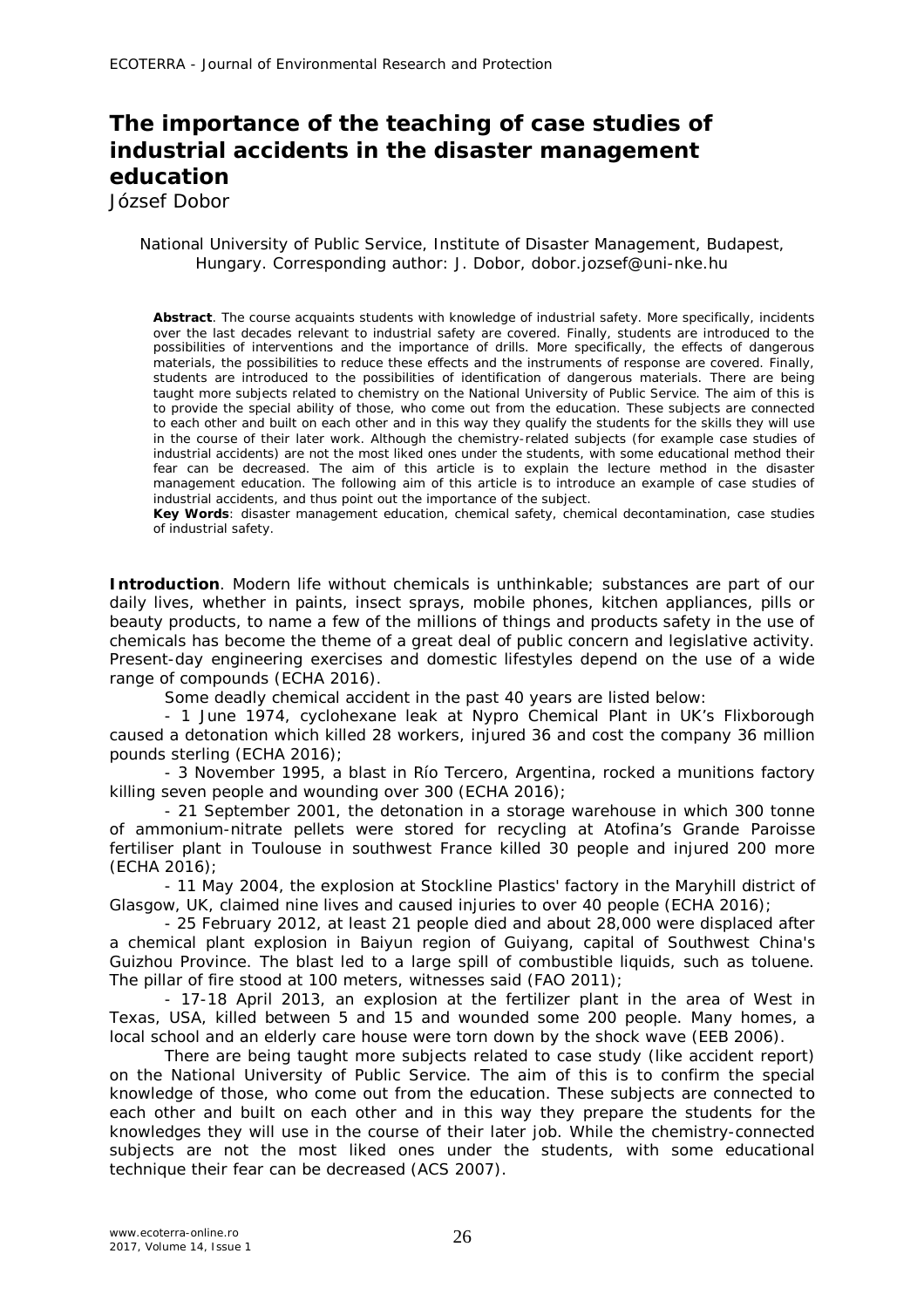In this article – mainly by working up the relating literature and laws – I would like to give a brief survey from the authority's tasks, regarding the dangerous plants. In addition – based on the experiences of my educational work on the National University of Public Service since 2012 – I would like to reveal the importance of the teaching of subjects related to chemistry, namely the subjects, which present the possible effects of hazardous materials and dangerous technologies and the possibilities of prevention (ECHA 2010). Furthermore I would like to briefly show the teaching method I use, and which I managed to bring closer these not very liked subjects to the students with (ECHA, 2016).

It is not allowed to store incompatible chemicals in close proximity to each other (Table 1). Some rules for storing chemicals safely are enlisted in Table 2.

The purpose of the activity: chemical segregation:

- Store acids in a dedicated acid cabinet. Nitric acid should be stored alone unless the cabinet provides a single compartment for nitric acid storage.
- Store highly toxic compounds in a dedicated, lockable poison cabinet that has been labeled with a highly visible sign.
- Stock water sensitive chemicals in a water-tight cabinet in a cool and dry location segregated from all other substances in the laboratory.
- Store volatile and odoriferous chemicals in a ventilated cabinet.
- Collection flammables in an approved flammable liquid storage cabinet (refer to section titled Suggested Shelf Storage Pattern).

Table 1

Common incompatibles (Source: compiled by the author)

| Industry material  | Incompatible with                                                 |
|--------------------|-------------------------------------------------------------------|
| Ammonia, anhydrous | mercury, halogens, calcium, hypochlorite, hydrogen fluoride       |
| Chlorine           | ammonia, acetylene, butadiene, benzene, other petroleum           |
|                    | fractions, hydrogen, sodium carbide, turpentine, finely           |
|                    | divided powdered metals                                           |
| Mercury            | acetylene, ammonia, lithium                                       |
| Nitric acid        | acetic, chromic, and hydrocyanic acids, aniline, carbon, hydrogen |
|                    | sulfide, flammable material, readily nitrated substances          |
| Sulfuric acid      | chlorates, perchlorates,                                          |
|                    |                                                                   |

Table 2

Classification of the hazards (Dobor & Szendi 2014; Dobor et al 2016)

| Type of hazard                              | Examples                                             |
|---------------------------------------------|------------------------------------------------------|
| Physical:                                   | - unwanted sound of 85 decibels or greater without   |
| - excessive heat, noise or vibration        | hearing protection;                                  |
| exposure;                                   | - working in cold or hot areas where the body        |
| - exposure to radiation from X-rays or      | cannot easily maintain normal                        |
| lasers                                      | internal temperatures                                |
| Chemical:                                   | - use of cleaning/laundry products in a client's     |
| - solids, liquids or gases;                 | home/office/workplace;                               |
| - exposure to controlled, consumer,         | - use of medical products to care for clients in the |
| medical products, designated substances,    | home:                                                |
| etc.                                        | - care involving use of hazardous drugs              |
| Biological                                  | - exposure to persons who may be ill or carriers of  |
| - pathogenic organisms (blood-borne         | pathogenic organisms;                                |
| pathogens) capable of causing illness or    | - exposure to organisms from raw meats or from       |
| disease;                                    | eating foods improperly                              |
| - bacteria, viruses, fungi (moulds, yeast), | prepared, cooked or stored;                          |
| parasites, plants                           | - exposure to the potential of any biological        |
|                                             | hazards as a result of close contact,                |
|                                             | personal care and/or interaction with people         |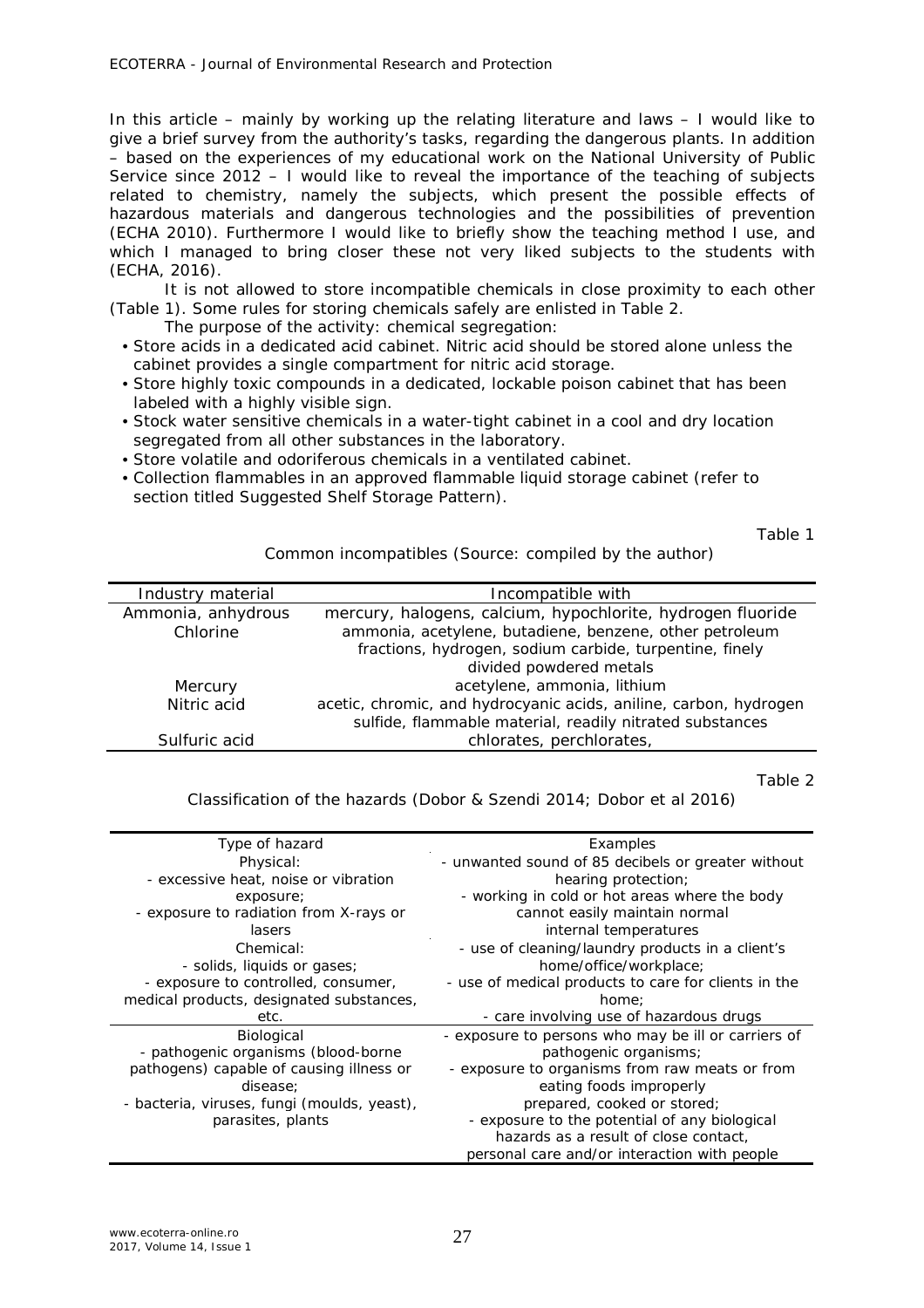**The quick development of the chemical industry**. Modern life would not be thinkable without the use of compounds. Plastics and other synthetic ingredients, including textile fibres and building materials, surround us and are part of our ordinary lives. Most customer products are derived from chemical production, from personal care and electronic products to detergents and do-it-yourself consumables. Agrochemicals help crops resist pests and illnesses and promote advanced yields. Pharmaceuticals are essential in human and animal health care. The list of functions is limitless (NEA, OECD 2005).

**Chemical safety directive in Europe**. European Directives have driven complete regulation in the EU member states. Supervisors need to be familiar with and recognise this legislation and how it relays to their factory so that they can produce and maintain a safe working atmosphere (EEB 2006). Therefore a leader in change does not warrant the safety of their workers through the proposal of safety events when handling chemicals, they can be held personally liable for failure to controller health and safety in the workplace. This means that the manager may have to pay a fine or even go to jail if convicted under the legislation (ACS 2007).

**Safety rules for the chemical industry**. Each employee should attest by signature that he or she has read and recognizes the safety rules. These rules must be strictly and impartially enforced. On the other hand, supervisors should encourage and extremely consider recommendations from the employees for developments in safety rules, practices, and tools. Safety meetings should be held with all employees at regular intervals (NIOSH, DHHS 2006).

The following are suggested as instructions for employee in all chemical factories (FAO 2011):

- urgently notify your manager if you are injured or experience a disease in the workplace;

- always know the hazards and physicochemical properties of the chemicals used (e.g., corrosiveness, flammability, reactivity, and toxicity). Read the label and the safety data sheet for each unskilled or really hazardous substance in the workplace;

- important to minimize exposure to hazardous chemicals, wear clothing that covers the torso, arms, and legs. Limit long hair and loose clothing. Wear shoes that completely cover the feet. Do not wear high-heeled shoes, open-toed shoes, sandals, or shoes made of woven material;

- every time wash your face, hands, and arms with soap and water before leaving the work area. This applies even if you have been wearing gloves (UNESCO 2010);

- at no time engage in horseplay, pranks, or other acts of mischief in chemical work areas;

- certainly not perform any work with hazardous substances when alone in the workstation;

- do not eat, drink, smoke, or apply cosmetics in work areas where laboratory or industrial chemicals are handled or stored;

- do not perform unofficial work, arrangements, or experiments with hazardous chemicals.

All over till the 1980s, countries began to improve environmental policies as a priority. These were national results and concentrated typically on combating local soil, air and water contamination by applying end-of-pipe technologies (WHO 2008).

Chemical safety rules, although they are strict, they need a more systematic approach. Firstly, information about the properties and potential effects of substances on human health and the environment was needed. At that time such data could only be obtained by carrying out exams. The toxicological tests in use were frequently studies performed using laboratory animals such as rats and fish. In addition, information was needed about acceptable chemical contact levels for workers and users (Schweickhardt 2014). The safety characteristics of new chemicals being introduced to the market were clearly a key issue that needed consideration and relevant policies. This decision nodded a policy adjustment from a respond way to prevent.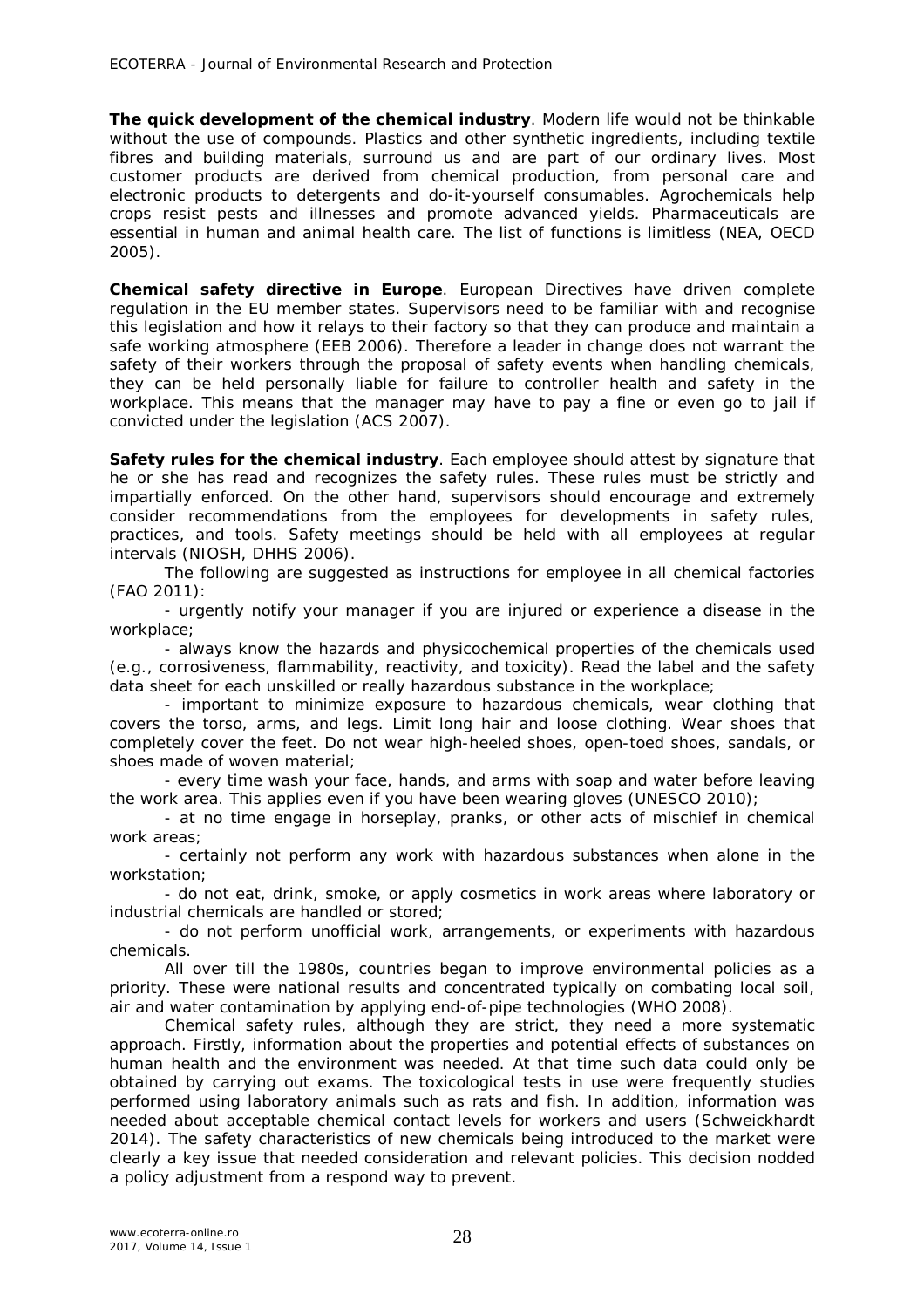**Novel technologies: different challenges**. By changing matter at the atomic and molecular volume, nanotechnologies are generating new chemicals with different properties by using substances that are previously on the market. This is favourable for a vast range of applications, such as drugs, plastics, strong but lightweight materials and energy production (EEB 2006). In Table 3 it is summarized a chemical accident which took place a couple of years ago.

Table 3

A short guide to the chemical accident in Lithuania (ammonia spill) in 1989 (ARIA 2007)

| Rupture of a cryogenic ammonia tank     |                                                                                                                                                                                                                                                                                                                                                                                                           |  |
|-----------------------------------------|-----------------------------------------------------------------------------------------------------------------------------------------------------------------------------------------------------------------------------------------------------------------------------------------------------------------------------------------------------------------------------------------------------------|--|
| Local of accident                       | Jonova, Lithuania                                                                                                                                                                                                                                                                                                                                                                                         |  |
| Date of accidents                       | March 20th 1989                                                                                                                                                                                                                                                                                                                                                                                           |  |
| Injured people                          | 7 deaths and 57 wounded                                                                                                                                                                                                                                                                                                                                                                                   |  |
|                                         | (treatment lasting from 2 to 3 weeks)                                                                                                                                                                                                                                                                                                                                                                     |  |
| Dangerous material released             | ammonia                                                                                                                                                                                                                                                                                                                                                                                                   |  |
| GHS/CLP hazard pictograms<br>of ammonia | NZ.                                                                                                                                                                                                                                                                                                                                                                                                       |  |
| Human and social<br>consequences        | The urban authorities, warned 25 minutes after the beginning<br>of the accident, decided to evacuate the high risk areas as<br>soon as the concentration of ammonia in the air exceeded 10<br>mg/m <sup>3</sup> ; 32 000 people were thus displaced.                                                                                                                                                      |  |
| Circumstances of the<br>accident        | The day of the accident, one of the liquefying turbo-<br>compressors used for the relocation of the ammonia from the<br>production unit to the cryogenic reservoir was halted for long<br>term maintenance; the second turbo-compressor was halted<br>for a repair occupation of short duration.                                                                                                          |  |
| The measures taken                      | Major technological changes, for example:<br>- continuous recording of the major variables involved in<br>cryogenic storage, with duplication and recording in the<br>control room:<br>- storage capacity for ammonia limited to 80 % of the<br>volume of the cylindrical part of the reservoir                                                                                                           |  |
| The lessons learned                     | Repairs periods are always risky situations which demand<br>increased vigilance, as do special situations or rare<br>operations. A prior examination of the risks, proportional to<br>the stakes, should be conducted and compensatory measures<br>should be formally taken. Safety measures and equipment,<br>such as emergency controls must be permanently accessible,<br>even in degraded situations. |  |

**The lecture method in the disaster management (for example prevention possibilities of chemical hazards) education**. The calamities related to hazardous materials notably endanger human life and health, the material goods and the environment. The measures, of which aim is the reduction and the exclusion of impacts require, that the intervening force make the right decision considering the situations, and to this, it is very important to know the characteristics of the material causing the accident.

The different subjects of natural science and of chemistry, taught on the specialization work for this aim, are:

- applied natural science applied chemistry;
- applied natural science radiation protection;
- chemistry of toxic materials;
- dangerous technologies;
- averting of damages caused by hazardous materials;
- basics of industrial chemistry facultative subject.

A study, made among the students during the first managements showed that they have chemistry-related knowledge of different levels. Therefore it is significant to spend time during the lessons to refresh the fundamental chemical knowledge,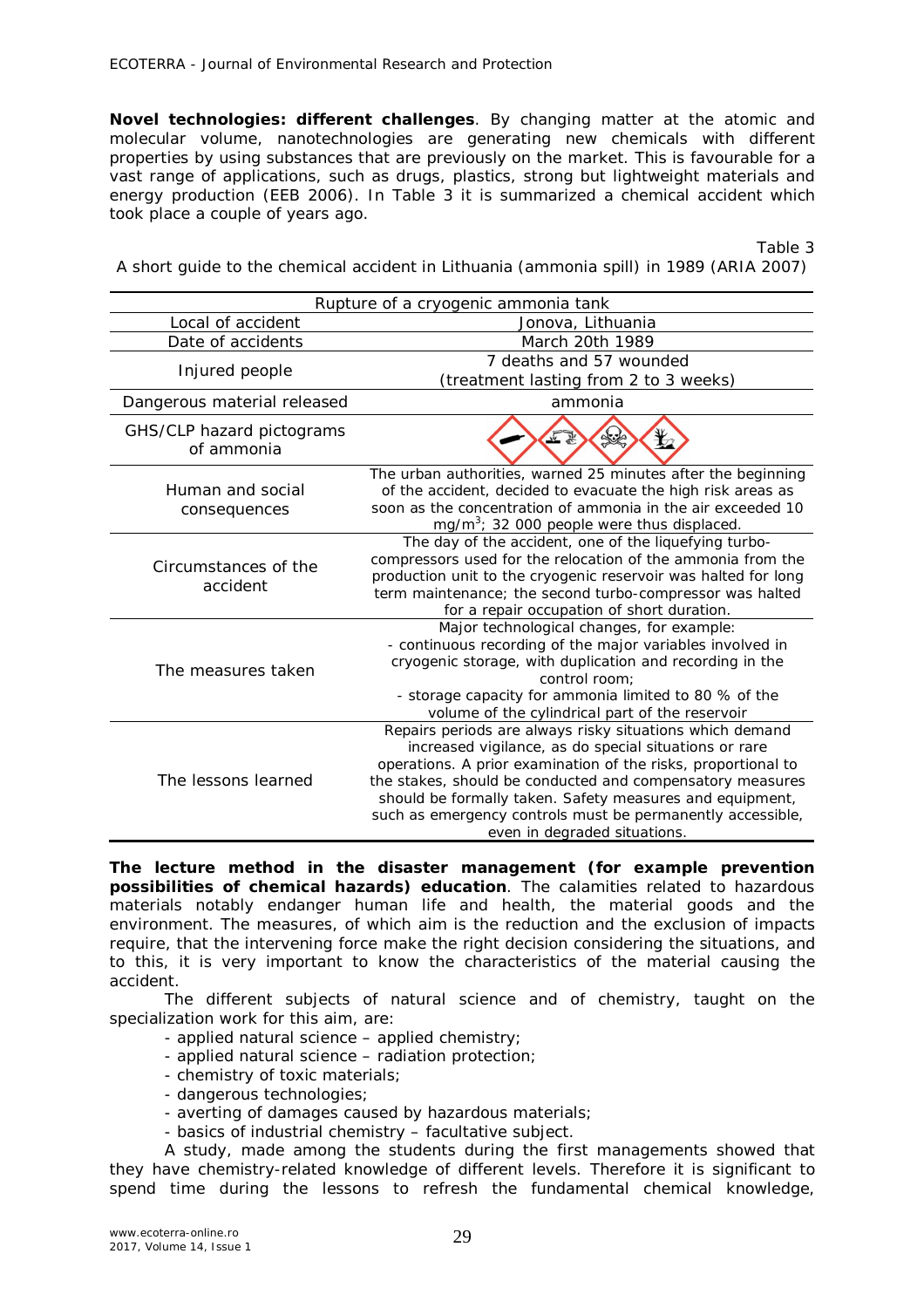respectively to present the features and impacts of the most numerous hazardous materials and compounds. The programs of the different chemistry-related subjects have to join each other and built on each other, so there is some overlap in the program of subjects.

Concerning the hazardous or dangerous substances, in legislation relating to chemical safety, any substance in gas, liquid or solid form that can cause harm, is referred to as a hazardous or dangerous substance. Sometimes a dangerous substance is only one of a product's ingredients and these are called preparations. Some examples of dangerous materials are given below:

- waste-fume from a soldering iron;
- carbon monoxide from car exhausts;
- toxic certain varnishes and paint removers;
- caustic oven cleaner;
- harmful xylene, which is used in printing inks
- irritant (Sensitiser) hair dyes, bleach.

All industrial accidents are the lessons learned. Goal case studies designed to develop skills working in hazardous industries to keep the attention of even routine operations as well. There is a preferred way to perform all work with chemicals that can both decrease the probability of an accident to a minor level and minimize its consequences, should one happen. Risk reduction depends on safe work practices; the use of personal protective equipment; appropriate engineering controls; and, when promising, the substitution of a less hazardous chemical for a more hazardous one. The reactivity, flammability, corrosiveness, and toxicity of chemicals used will command the safeguards to be taken. Such evidence might well form an introductory section to all written procedures. Most countries already had systems in place to manage the safety of medicines and pesticides. This involved the industry which was introducing a new product, registering it and giving information which would allow the government to predict any possible connected risks. It seemed rational for countries to improve similar organisations to cover industrial chemicals (NEA, OECD, 2005).

By means of the knowledges it can be told, that chemistry and the related subjects (case study) are not the most liked ones, also that the students often have halffinished chemical knowledge. Thus it is important to have enough time to refresh the basic knowledge, so later the students will be able to get the more specific material easier (WHO, 2008). By preparing the presentations of the lessons it has to be considered that the material has to be perfect and the presentations have to be colourful and graphic to keep up the interest of the students. This can be achieved by organizing – in frame of different subjects – laboratory-practices or visits to different dangerous plants, moreover the educational films and documentaries showed connected to some parts of the subject-material also serve this purpose (UNESCO, 2010) (Table 4).

Table 4

## Emergency procedure (Dobor & Szendi 2014; Dobor et al 2016)

Identify the location of all the exits in the laboratory and building. Recognize the location of the emergency phone. Know the location of and know how to operate the following: Fire extinguishers Alarm systems with pull stations Fire blankets Eye washes First-aid kits Deluge safety showers In case of an emergency or accident, follow the established emergency plan as explained by the educator/manager/colleague and evacuate the building via the nearest exit.

**Conclusions**. Through the practises it can be told, that chemistry and the related subjects are not the most liked ones, furthermore that the students often have imperfect chemical knowledge. Therefore it is important to have adequate time to refresh the basic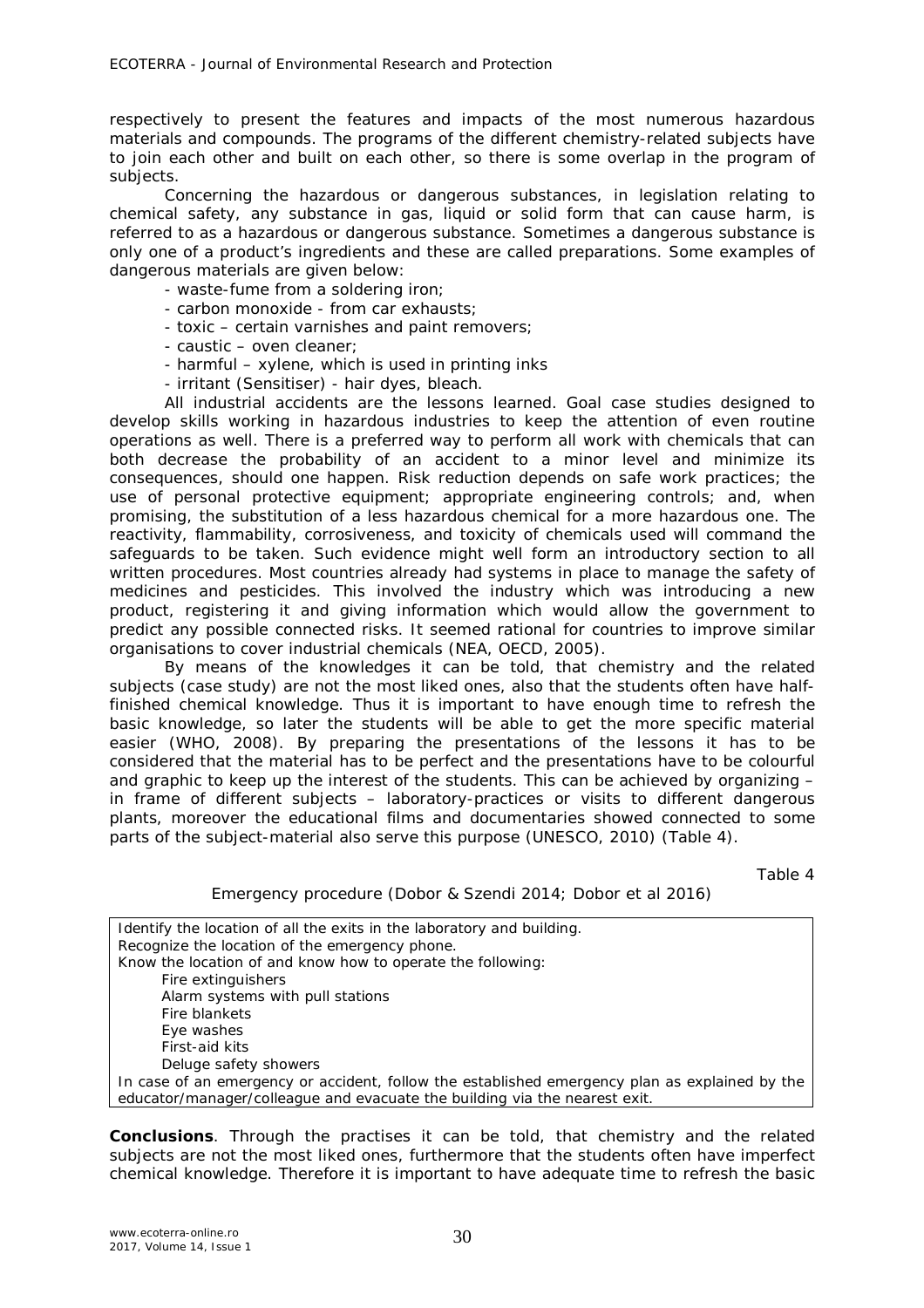knowledge, so later the learners will be able to attain the other specific material easier. By preparing the presentations of the programs it has to be considered that the material has to be clear and the presentations have to be colourful and graphic to keep up the interest of the students. This can be realized by organizing – in frame of different subjects – laboratory-practices or visits to different hazardous plants, furthermore the educational movies (and pictures) and documentaries showed connected to some parts of the subject-material also serve this purpose. Nearby these it is also very substantial to give the right support for students, who acquire the material more difficult or get along with practical tasks harder in order to close them up. Applying these educational methods it is imaginable that either the students get closer to chemistry- connected subjects, who prefer the humane ones, respectively who "were afraid" from chemistry until now, so either the show or the acquirement of knowledge can be made easier.

## **References**

- American Chemical Society (ACS), 2007 Chemical safety manual for small businesses: guides for managers, administrators, and employees. Third edition. A Publication of the American Chemical Society Committee on Chemical Safety and Division of Small<br>Chemical Businesses, Washington DC, pp. 19-29. Available at: Chemical Businesses, Washington DC, pp. 19-29. Available at: https://www.acs.org/content/dam/acsorg/about/governance/committees/chemicalsafety/publ ications/chemical-safety-manual-for-small-businesses.pdf. Accessed: December, 2016.
- ARIA (analysis, research and information on accidents) database operated by the French Ministry of Ecology, Sustainable Development and Energy, DPPR/SEI/BARPI, No. 717/2007 Accident report of rupture of a cryogenic ammonia tank, March 20th 1989, Jonova, Lithuania.
- Dobor J., Szendi R., 2014 Vegyi felderítés és mentesítés a veszélyes üzemek belső védelmi terveiben: belső védelmi tervekkel kapcsolatban felmerülő problémák. Hadtudományi Szemle 7(1):1-12.
- Dobor J., Kuk E., Kóródi G., Kocsis Z., 2016 Industrial safety analysis of accidents involving ammonia, with special regard to cold-storage facilities II. Academic and Applied Research in Military and Public Management Science 15(1):37-49.
- European Environmental Bureau (EEB), 2006 EU environmental policy handbook. A critical analysis of EU environmental legislation: making it accessible to environmentalists and decision makers. Scheuer S. (ed), pp. 172-258. Available at: http://www.eeb.org/?LinkServID=3E1E422E-AAB4-A68D-221A63343325A81B. Accessed: December, 2016.
- European Chemicals Agency (ECHA), 2010 Practical guide 2: How to report weight of evidence. The according of the state at a series are at a series at a series at a series at a series at a series at a series at a series at a series at a series at a series at a series at a series at a series at a series a https://echa.europa.eu/documents/10162/13655/pg\_report\_weight\_of\_evidence\_e
- n.pdf. Accessed: December, 2016. European Chemicals Agency (ECHA), 2016 How to communicate with ECHA in dossier evaluation. Practical Guide 12. Available at: http://echa.europa.eu/documents/10162/13643/pg\_12\_how\_to\_comm\_with\_echa\_ in dossier evaluation en.pdf. Accessed: December, 2016.
- Food and Agriculture Organization (FAO) of the United Nations and Earthscan, 2011 The state of the Worlds's land and water resources for food and agriculture. Managing systems at risk. pp. 217-233. Available at: http://www.fao.org/docrep/017/i1688e/i1688e.pdf. Accessed: December, 2016.
- Nuclear Energy Agency, Organisation for Economic Co-operation and Development (NEA, OECD), 2005 The safety of the nuclear fuel cycle. Third edition, NEA No. 3588, OECD publications, printed in France, pp. 71-89.
- Schweickhardt G., 2014 National University of Public Service, a voluntary organization of civil protection in disaster prevention training (A Nemzeti Közszolgálati Egyetem önkéntes polgári védelmi szervezete a katasztrófavédelmi oktatásban). Dobor J., Hegedűs H., Urbán A. (eds), Disaster Management Scientific Conference, 26 November, Budapest, Hungary, pp. 57-62.